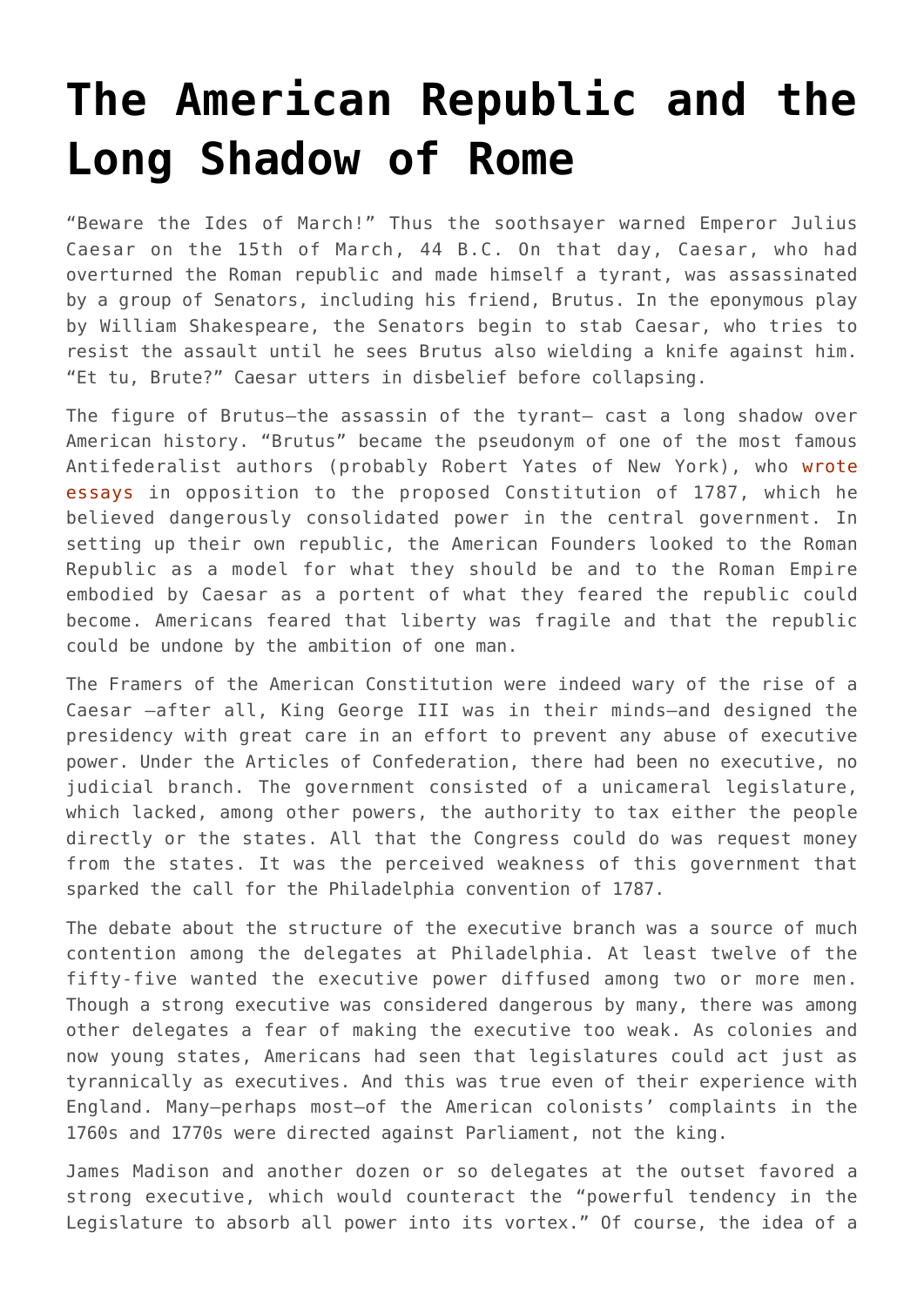single executive carried the day, and Alexander Hamilton defended the convention's decision in Federalist No. 70, citing ancient history in support of his argument against a plural executive. "The Roman history," Hamilton wrote, "records many instances of mischiefs to the republic from the dissensions between the Consuls, and between the military Tribunes, who were at times substituted for the Consuls. But it gives us no specimens of any peculiar advantages derived to the state from the circumstance of the plurality of those magistrates."

Hamilton contended that weak executive leadership in the Roman republic often necessitated the appointment of one man to rule them all. "Every man the least conversant in Roman story," Hamilton wrote, "knows how often that republic was obliged to take refuge in the absolute power of a single man, under the formidable title of Dictator, as well against the intrigues of ambitious individuals who aspired to the tyranny, and the seditions of whole classes of the community whose conduct threatened the existence of all government, as against the invasions of external enemies who menaced the conquest and destruction of Rome."

Hamilton would go on to argue that a single executive was actually a better safeguard of liberty, for he could be watched more closely by the people and could not pass blame for misdeeds of the executive onto others. History proved, Hamilton averred, that tyranny was most often the result of a combination of men, not the actions of a single man.

The Framers put restraints on the president, of course. A two-thirds vote of the Congress overrides a presidential veto; treaties and court appointments require the advice and consent of the Senate; the president can be impeached and removed from office for "high crimes and misdemeanors." To guard against the election of a demagogue, the Electoral College was created, which filtered the "passions" of the people in selecting the chief executive.

Some historians argue that the Philadelphia convention would never have approved the single executive if it were not widely assumed that George Washington would fill that role. Recall that the Constitution at the time did not limit the number of terms that the president could serve, so it was a possibility that Washington might serve for life—such was his popularity. But Washington had already proved that he was no Caesar in laying aside his sword after independence was won; and he did this despite having the temptation to become a despot place right in front of him.

In March of 1783, Washington's army was encamped near Newburgh, New York. The war not yet over, though victory was within reach. Washington's men became restive, as the Continental Congress had not paid them in months. Washington himself had pleaded with Congress over the course of the war, asking for more food, supplies, and men. He must have shared his men's frustration when a letter circulated among the officers calling for a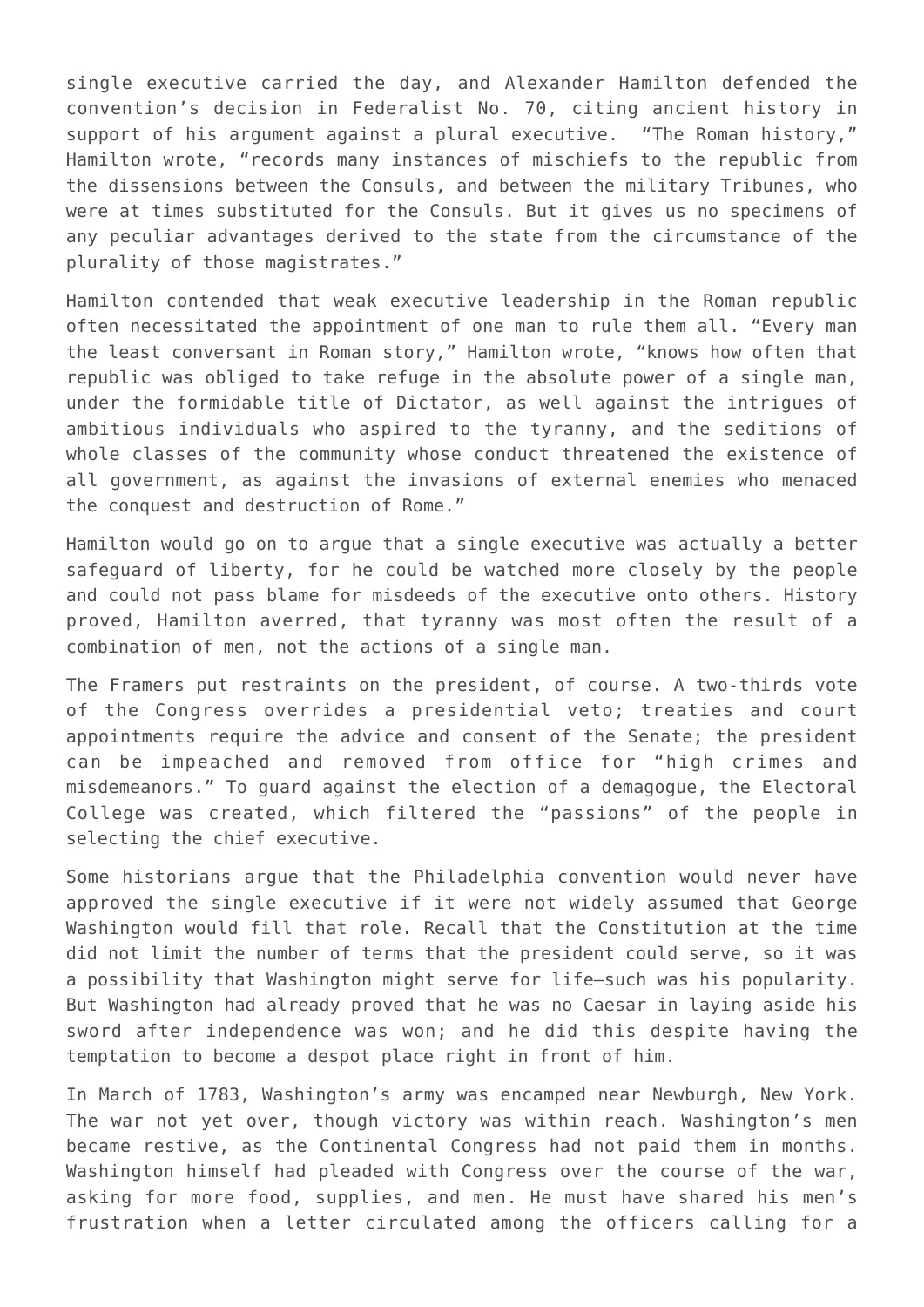meeting to discuss a march on Philadelphia to overthrow the government and institute military rule.

Washington learned of the meeting, planned for March 11, forbade it, and then confronted the some 500 mutinous officers at a meeting he called four days later at the Temple of Virtue, a large meeting hall near his Newburgh headquarters. The date of the new meeting, March 15, was significant, as it was that day—the Ides of March—when Brutus killed the tyrant Caesar and preserved the Roman Republic.

At the Temple of Virtue, Washington told his men that he would do everything in his power to make sure that Congress paid the army, and he urged the officers to exercise patience, and assured them of his support, reminding them of their shared sacrifice. Washington chastised the author of the letter advocating a march on Philadelphia, and by implication, those sympathetic to its mutinous plans. Concluding his speech, Washington took from his pocket a letter from Congressmen Joseph Jones of Virginia, which promised Washington that the men would be fairly compensated. Washington looked at the congressman's letter, squinted, and then removed a pair of spectacles from his pocket. Only his aides had ever seen him wear these, a sign of unmanliness among soldiers. There was stunned silence in the hall, and Washington paused, looked at his men, and said: "Forgive me, but I have not only grown gray but almost blind in the service of my country." The officers began to weep openly—a sign of manliness in the eighteenth century—and the mutiny was ended then and there. Addison might have penned the scene.

In the scene at Newburgh, Washington conveyed a republican idea rooted in the Ancient world – the idea of self-sacrifice for the common good, which was called "virtue." Virtue—which comes from the Latin *vir*, meaning "man"—was viewed by the Ancients as "the actuating principle" of republics. Now virtue had other shades of meaning, specifically Christian ones. It also entailed the notions of frugality, honesty, humility. To indulge in luxury and "baubles" was seen to be effeminate, the opposite of being republican. Patriot leader Samuel Adams, the archetypal "old republican" who made it a point to dress simply, pined for the creation of a "Christian Sparta" on the American continent.

While the example of Sparta inspired some of the American Founders, the history of Athens troubled them. Athens was a democracy, the Athenian Assembly being made up of every adult male in the city. But Greek democracy often led to demagoguery. For every virtuous Pericles produced by the Athenian assembly there was a conniving Alcibiades. The problem was so great that the custom of ostracism was invented, in which a man deemed dangerous to the city was sent away in permanent exile. Democratic Athens, Americans knew well, executed Socrates and grew into an empire that tyrannized its neighbors.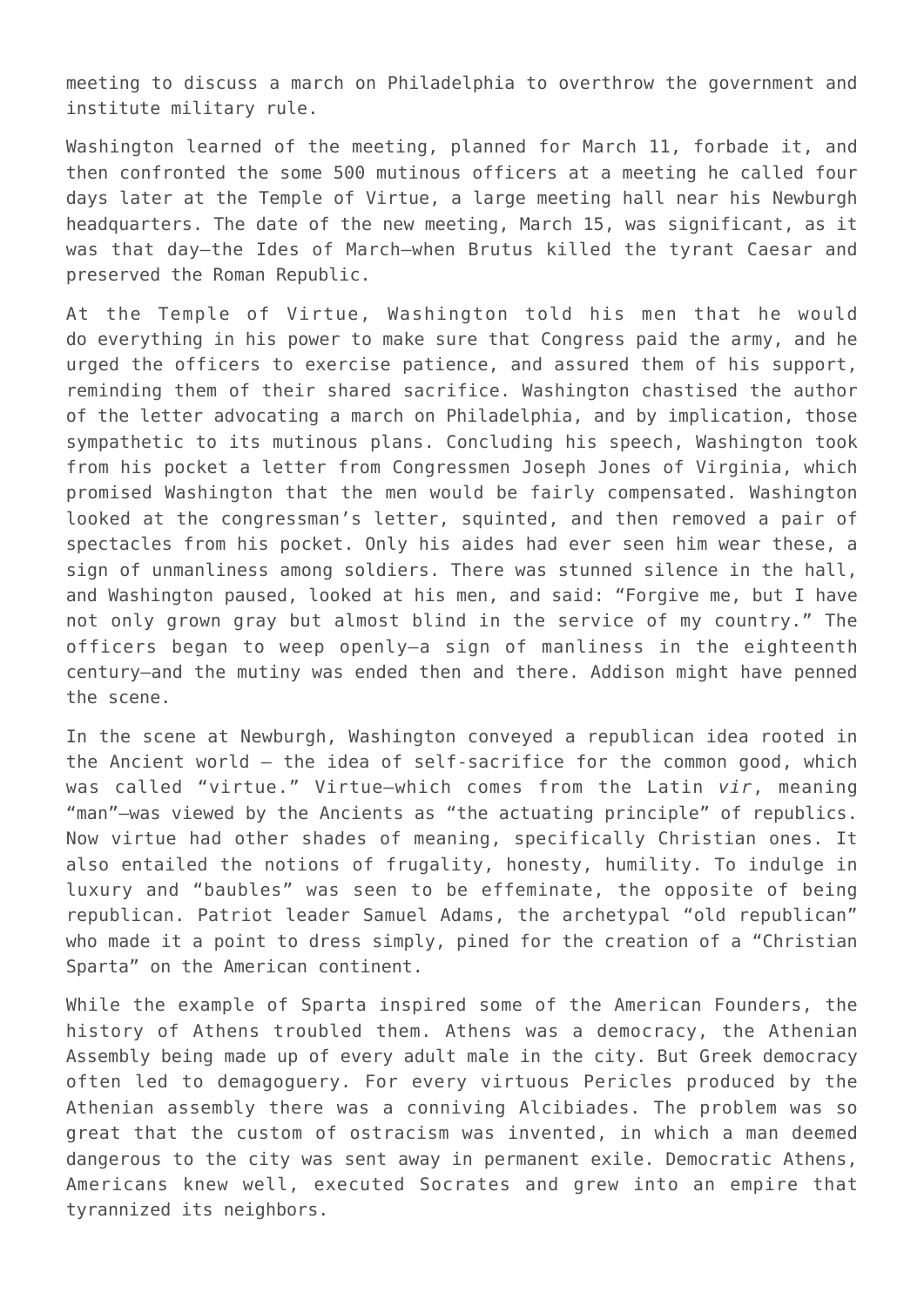Americans were, however, influenced quite a bit by one Romanized Greek thinker. They read the Hellenistic historian Polybius' description of the ideal government, which was a mixed one, combining elements of the three general types of government: monarchy, aristocracy, and democracy—the rule of the one, the few, and the many. The problem according to Polybius was that these forms inevitably degenerated over time into, respectively, tyranny, oligarchy, and mob rule.

Polybius' ideas were adapted and expounded upon by Roman thinkers, like Livy, Tacitus, Plutarch, and Cicero. It was primarily these Roman authors that fired the American imagination in the attempt to resurrect republicanism. Thomas Jefferson called Tacitus "the first writer in the world without a single exception. His book is a compound of history and morality of which we have no other example." John Dickinson owned a copy of Tacitus' *Germania* and praised the Roman as "that excellent historian and statesman…whose political reflections are so justly and universally admired." The challenge for republicanism, according to the Renaissance humanist Niccolo Machiavelli, was to break the cycle of decay that Polybius had identified.

Americans thus turned to the proper structure of society and government as the solution to republican longevity. Republics—whether of the Ancient Greek, Renaissance Italian, or early Roman variety—had traditionally been small in size. It was an axiom that republicanism, if it could work at all, could only work in a relatively small area, where the customs, manners, and habits of the people were uniform. After all, these things are what unites people. James Madison famously addressed this concern in *Federalist 10*. Madison acknowledged that "faction," defined as a group—whether in the minority or majority—that seeks to oppress the rest of the citizenry for its own benefit, would inevitably arise in republics. The cure, Madison said, was not to destroy liberty by trying to give all the citizens of a republic "the same opinions, the same passions, the same interests," but rather "to extend the sphere" of the republic—to expand its geographic borders—so as to encompass so many groups of diverse interests that no one can dominate the others. "Extend the sphere," Madison wrote, "and you take in a greater variety of parties and interests; you make it less probable that a majority of the whole will have a common motive to invade the rights of other citizens; or if such a common motive exists, it will be more difficult for all who feel it to discover their own strength, and to act in unison with each other."

It was this extended republic that was the key to Madison's "new science of politics." By the time of the writing of the Constitution in 1787, many of the American Framers had moved beyond Samuel Adams' hope for a "Christian Sparta" and had turned against the ancient republican models. Rejecting the ancient idea that virtue was the "actuating principle" of republics, these Framers instead offered a mechanistic approach to the republican conundrum.